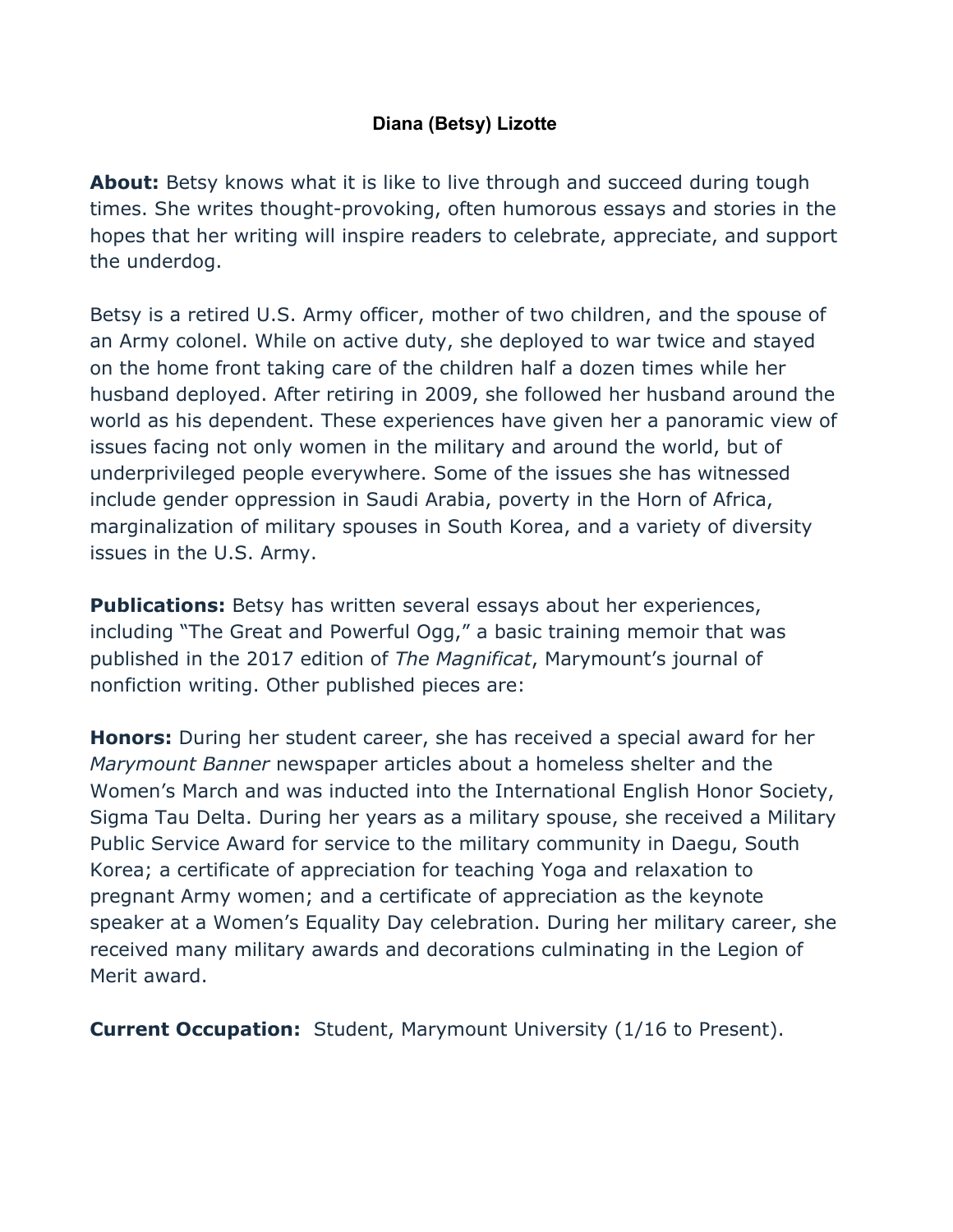**Spouse and Children**: Her husband is COL James Bogart who is currently assigned to a NATO unit in Turkey. Her children are Clint Bogart who has applied to enter the U.S. Marine Corps, and Tara Bogart who is a junior in high school.

**US Army service**: Retired as a Lieutenant Colonel in February 2009. Received an ROTC commission as a Second Lieutenant in May 1986. Served in the Massachusetts National Guard from May 1986 to January 1988. Served on Active Duty from January 1988 to February 2009.

**Where She Has Served and Lived**: Massachusetts National Guard; Maryland; Saudi Arabia; Fort Hood, TX; Seoul, Uijongbu, and Daegu, South Korea; Fort Campbell, KY; Wiesbaden, Germany; Fort Bragg, NC; Djibouti - Horn of Africa; England; South Korea again; Hawaii; and Virginia.

**Positions Held:** Homeschool Teacher, Self-employed Personal Trainer and Fitness Instructor, Sunday School Superintendent, Spouses' Club President and Treasurer, Military Police Platoon Leader, Shop Officer, Class IX Accountable Officer, Battalion S1 (Personnel Officer), Battalion S4 (Logistics Officer), Plans Officer, Brigade S1, Brigade S4, Support Operations Officer, COSCOM (Corps Support Command) G1 (Personnel Officer), USASOC (US Army Special Operation Command) Equal Opportunity Program Manager, USASOC Deputy G1, and USASOC G1.

## **Education:**

- Bachelor of Arts in Writing, Marymount University, Currently Attending
- § Master of Science in Logistics, Florida Institute of Technology, December 1998
- § Master of Science in Business, University of Central Texas, June 1999
- Bachelor of Science in Exercise Physiology, University of Massachusetts, January 1988

**Travels and Hobbies**: She has traveled to and lived in many countries all over the world, from A to Z so to speak, from Africa to the United Arab Emirates. She loves visiting Paris and writing in the cafes while sipping basil mojitos. Her hobbies include reading, writing, SCUBA diving, and taking care of her family and three miniature dachshunds named Chewey, Cookie and